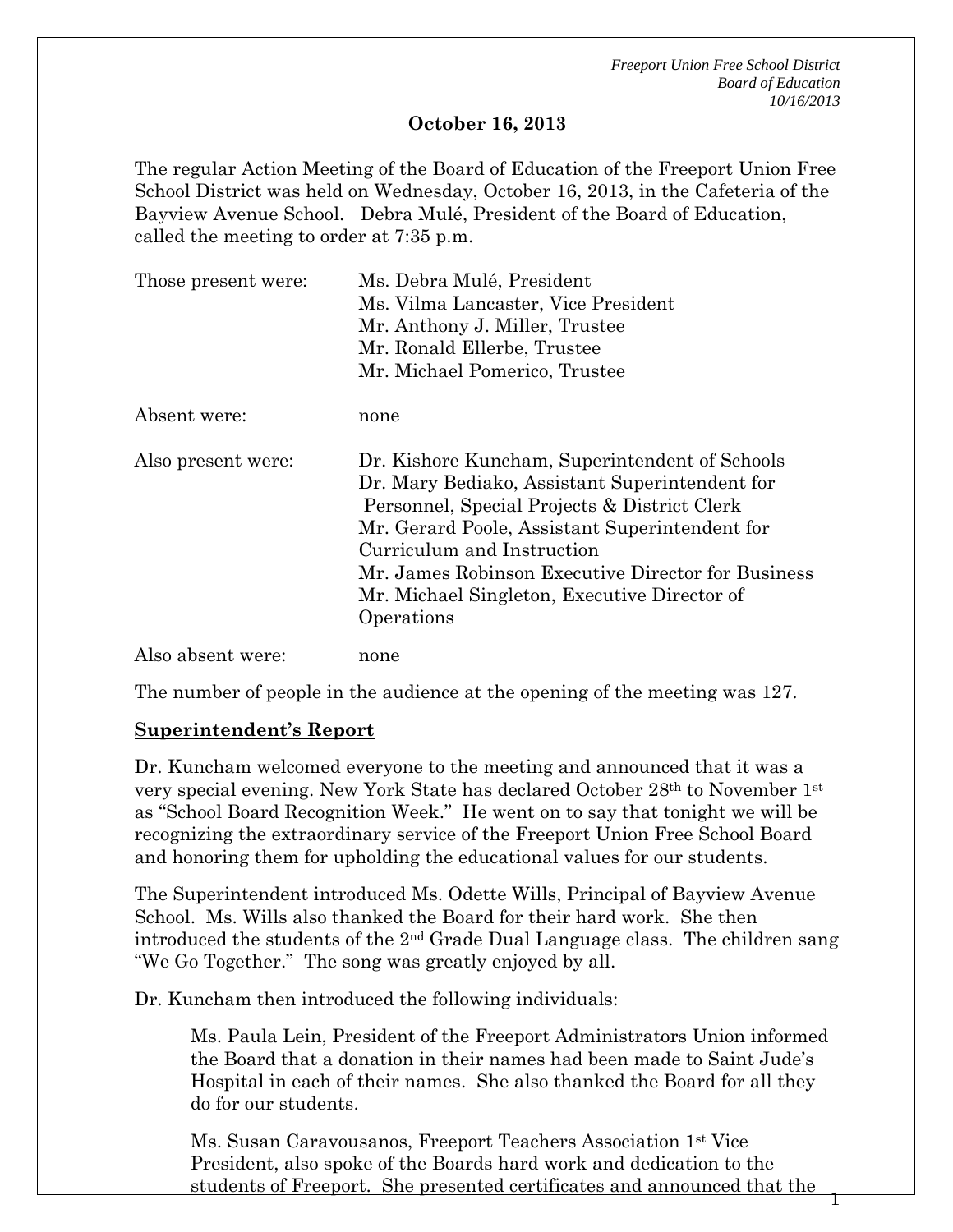FTA had made a donation in the name of the Board of Education to the Freeport Memorial Library.

Ms. Linda Weiner, representing the Teaching Assistants Association, thanked the Board for their hard work on behalf of the students and presented a gift bag to each Board member.

Ms. Maria Coletta, representatives from FEOSA, expressed their thanks to the Board and informed them that a donation to the American Cancer Society was made in the Boards name.

Ms. Sonia Dixon, President of the PTA Council. Ms. Dixon thanked the Board and presented each Board member with a gift certificate from the PTA to thank them for their service and dedication to our children.

The Mayor of Freeport and the Village Trustees thanked the School Board and recognized them for their contribution to the Village and the children of Freeport with certificates.

Dr. Kuncham also presented the Board with gift bags from the Cabinet and the District in recognition of the many hours of service and hard work.

The Superintendent also informed the Board that the Cafeteria and Security Unions have sent a fruit arrangement with their thanks for all the Board of Education does for the Freeport Students.

In other good news, Freeport is the recipient of the Carol M. White Physical Education Program grant for more than \$700,000 from the U. S. Department of Education in conjunction with Adelphi University. This grant will be given out over 3 years. Special thanks to Jonathan Bloom for facilitating this.

A short break was called at 8:05 p.m.

The meeting was called back in to session at 8:20 p.m.

In other news the Superintendent announced the following:

- Congratulations to Brooke Baker, a Senior, she has won a \$10,000 Scholarship and an iPad from Nordstrom's. Brook's sister graduated two years ago and is attending Yale University.
- Dr. Roberto Joseph, an Associate Professor at Hofstra University, has partnered with Freeport for a \$1.2 million dollar grant to help fund after school programs at Caroline G. Atkinson Intermediate School and John W. Dodd Middle School.
- The District has applied for a Community School grant which was one of the competitive grants from New York State. Thank you to Mr. Gerard Poole and other Administrators for making this happen.
- Freeport is also pursuing funding to expand our pre-K program. The District is very aggressive in applying for grants and available funding.
- Congratulations to Kathy Burns, employee of the month for Columbus Avenue School, the theme was Implementing New Ideas.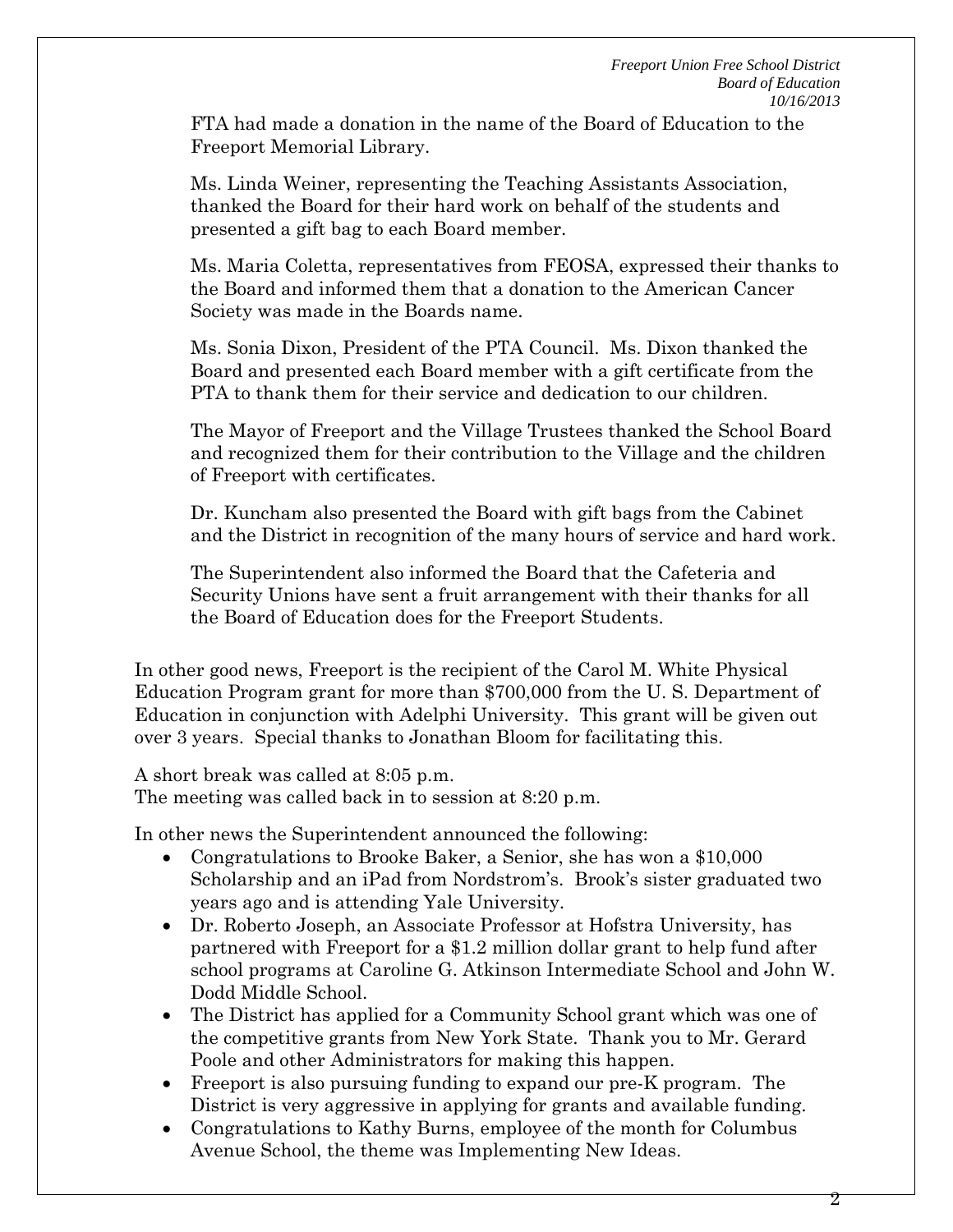### **Questions from the Public**

The public was given the opportunity to address the Board of Education. Each speaker was allowed to address the Board for four minutes on the Agenda only. The Board and administration addressed the comments from the public.

### **Items for Action**

On a motion by Mr. Ellerbe and a second by Mr. Pomerico the following items were approved on a Consent Agenda. The vote was unanimous, Ellerbe, Lancaster, Miller, Mulé and Pomerico.

### **Acceptance of the Minutes**

**BE IT RESOLVED** that the Board of Education of the Freeport Union Free School District hereby accepts the minutes of the following meetings as written: September 26, 2013, October 2, 2013.

### **Leave of Absence**

**BE IT RESOLVED**, that the Board of Education of the Freeport Union Free School District hereby grants a request for leave of absence as listed below:

**Catherine Willis,** full-time Teaching Assistant, effective September 27, 2013 through October 8, 2013, for health and FMLA**.**

**Kelly Holtz,** Special Education Teacher, effective September 18, 2013 through December 8, 2013, for health and child care.

**Pedro Burgess,** Cleaner, effective April 8, 2013 extended through October 18, 2013, for health reasons.

**Jaclyn Leahy,** Speech Teacher, effective April 22, 2013 extended through December 1, 2013, for health reasons.

**Sonia Rose,** full-time Teaching Assistant, effective October 3, 2013 through October 9, 2013, for health.

### **Resignation of Staff**

**BE IT RESOLVED**, that the Board of Education of the Freeport Union Free School District hereby accepts the letter(s) of resignation from the following staff member(s) as listed below:

**Shawan Bradshaw**, Security Aide, effective September 23, 2013, for personal reasons.

### **Appointment of Instructional Staff - Probationary**

**BE IT RESOLVED**, that the Board of Education of the Freeport Union Free School District, upon the recommendation of the Superintendent, hereby appoints the individuals listed in the attached Appointment of Staff Report - Probationary, in accordance with the rules of the Board of Regents. These individuals shall possess appropriate certification allowing them to serve as teachers in the public schools of New York.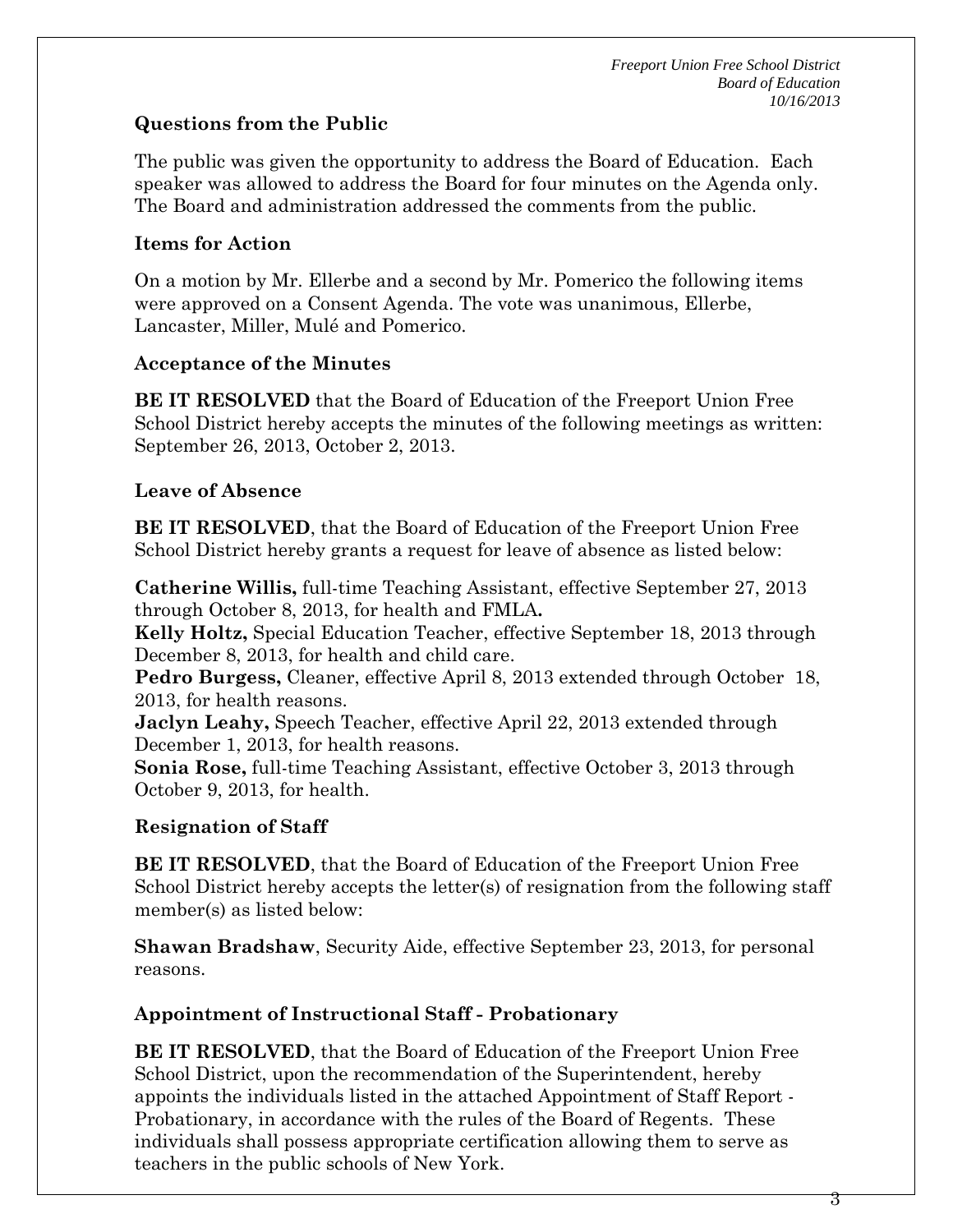**Eva Commander**, full-time Teacher Aide, a probationary appointment effective September 23, 2013, probation will be for a period of 26 weeks upon Civil Service approval. Compensation will be according to the FTAA Contract at \$16,791. Assignment: Dodd.

**Marianne Kelly-VanVoorhees,** full-time Teaching Assistant, a probationary appointment effective October 8, 2013, probation will be for a period of 26 weeks upon Civil Service approval. Compensation will be according to the FTAA Contract at \$19,226. Assignment: Bayview.

**Angelita Rivas**, Account Clerk, a probationary appointment effective October 28, 2013, probation will be for a period of 26 weeks upon Civil Service approval. Compensation will be according to the Clerical Contract at \$39,226. Assignment: Administration.

# **Appointment of Instructional Staff - Temporary**

**BE IT RESOLVED**, that the Board of Education of the Freeport Union Free School District, upon the recommendation of the Superintendent, hereby appoints the individuals listed in the following Appointment of Staff Report - Temporary, in accordance with the rules of the Board of Regents. These individuals shall possess appropriate certification allowing them to serve as teachers in the public schools of New York.

**Marisa Filardo,** Permanent Substitute, a temporary appointment effective October 1, 2013 through June 27, 2014. Compensation for this will be at the Substitute Pay Rate of \$125 per day. Assignment: Dodd.

**Blanca Adames,** 3/5 Foreign Language Teacher, (replacing M. Rivera, LOA) effective October 7, 2013 through August 31, 2014. Compensation for this will be \$49,479 (pro-rated) on step 8 of the U4D Schedule. Assignment: FHS.

**Kristen Boshko,** Elementary Teacher, return from excessing, a temporary appointment effective October 1, 2013 through August 31, 2014. Compensation for this will be \$68,651 on step 3 of the U4D Schedule. Assignment: Columbus.

**Julie Quezada**, part-time Teaching Assistant, (replacing G. Tapia, resigned) a temporary appointment effective October 15, 2013. Compensation for this position will be according to the FTAA Contract at \$12,272. Assignment: Dodd.

# **CSE/CPSE Minutes**

**BE IT RESOLVED,** that the Board of Education of the Freeport Union Free School District hereby accepts the minutes of the meetings of the Committees on Special Education and Preschool Special Education for the following dates: August 13, 29, 2013; September 10, 11, 16, 19, 20, 23, 24, 25, 26, 27, 30, 2013; October 3, 2013.

# **Other Items for Action**

On a motion by Mr. Pomerico and a second by Mr. Ellerbe the following item was approved: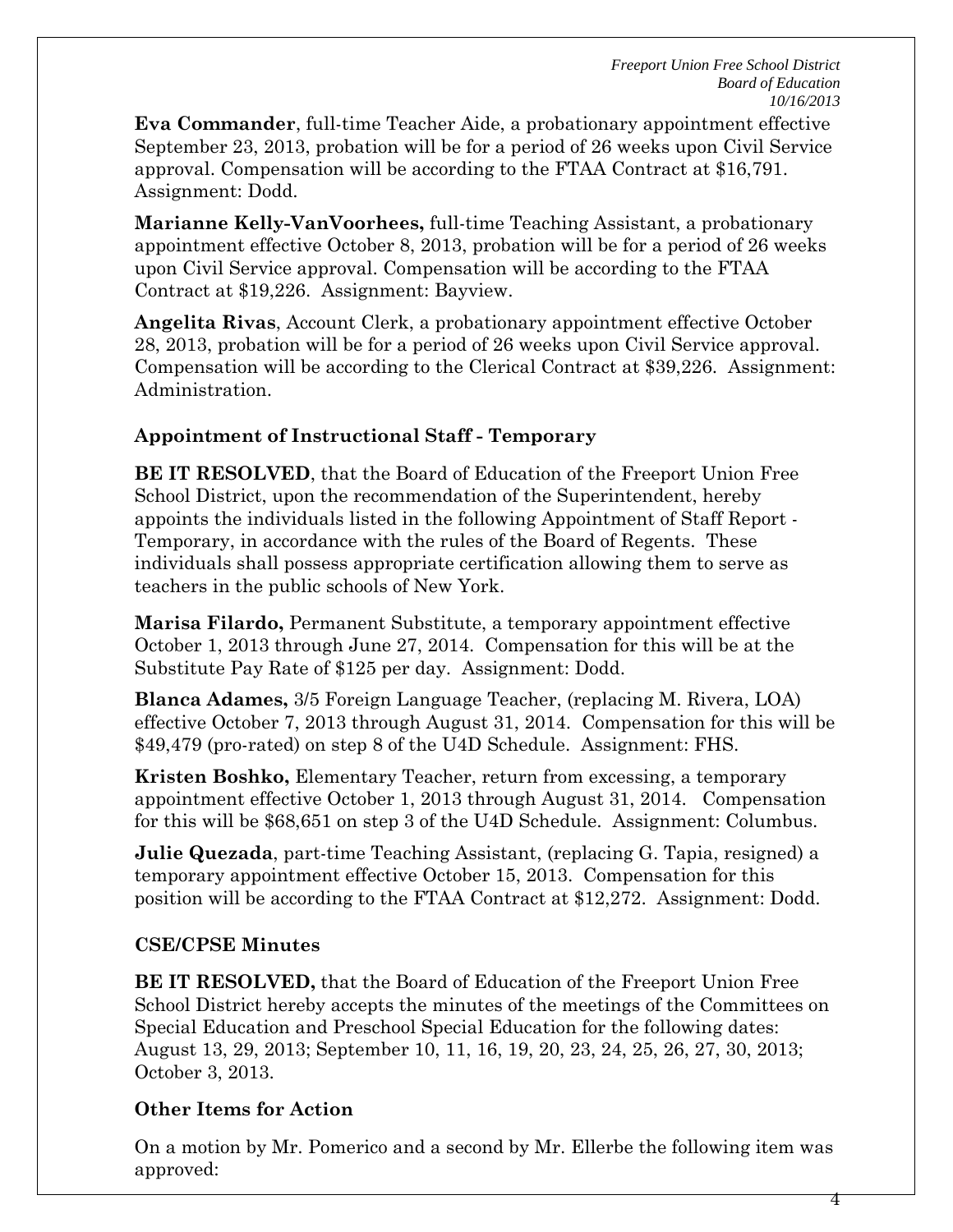# **Retirement of Staff**

**BE IT RESOLVED,** that the Board of Education of the Freeport Union Free School District hereby accepts the letter of resignation for the purpose of retirement from the following staff member as listed:

**John Cappiello**, Messenger, effective February 1, 2014, after serving the children of Freeport for more than 17 years. The vote was unanimous, Ellerbe, Lancaster, Miller, Mulé and Pomerico.

On a motion by Ms. Lancaster and a second by Mr. Miller the following item was approved:

# **Granting of Tenure**

**BE IT RESOLVED,** that the Board of Education of the Freeport Union Free School District hereby grants tenure status to the following individual(s):

| <b>Teaching Assistants</b> |               |                           |                    |  |  |  |
|----------------------------|---------------|---------------------------|--------------------|--|--|--|
| <b>NAME</b>                | <b>SCHOOL</b> | <b>TENURE AREA</b>        | <b>TENURE DATE</b> |  |  |  |
| Andrea Rogers-Sammis       | Archer        | <b>Teaching Assistant</b> | November 15, 2013  |  |  |  |

The vote was unanimous, Ellerbe, Lancaster, Miller and Mulé.

On a motion by Mr. Miller and a second by Mr. Pomerico the following item was approved:

# **Approval of Consultants**

**BE IT RESOLVED,** that the Board of Education of the Freeport Union Free School District hereby approves the agreements between the following consultants and the Freeport Union Free School District, as per the following for; and

**BE IT FURTHER RESOLVED**, that the Board of Education authorizes the Superintendent (or his designee) to execute said agreements on its behalf.

| Consultant        | Scope of Work |                                                                                                                                  | Cost    | <b>Funding Source</b> |
|-------------------|---------------|----------------------------------------------------------------------------------------------------------------------------------|---------|-----------------------|
| Patricia J. Belfi | Atkinson      | Twenty days of<br>targeted instructional<br>support to support staff<br>in delivering Common<br>Core aligned ELA<br>instruction. | \$6,000 | Title IIa             |

 $5\overline{ }$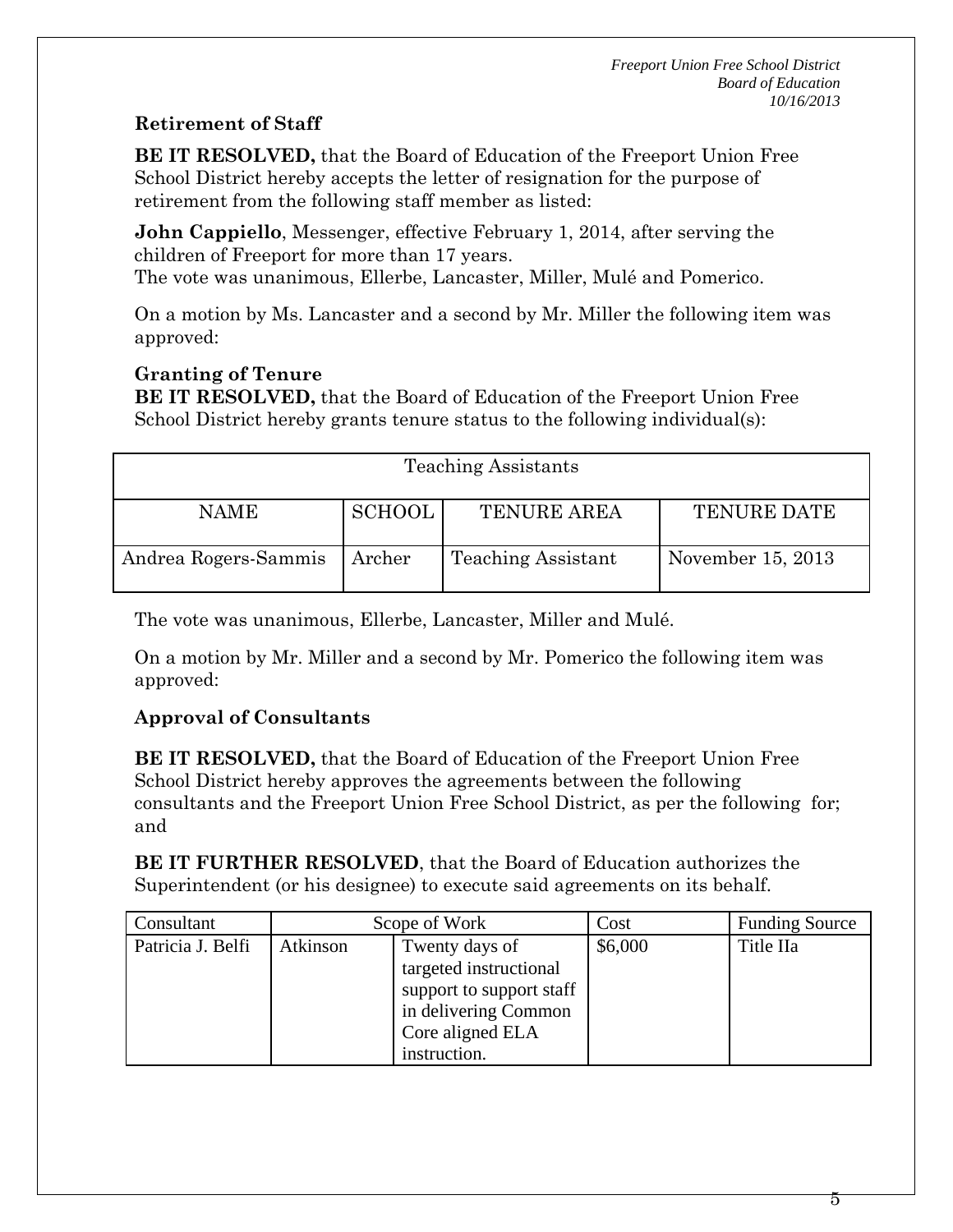*Freeport Union Free School District Board of Education 10/16/2013* Yale Center for Emotional Intelligence Dodd Three days of onsite coaching/training on evidence-based tools designed to enhance the emotional intelligence of school leaders, teachers staff, and students. (RULER APPROACH) \$3,000 Title IIa CCAN at The Safe Center District Wide Train all staff on the reporting of child abuse and neglect in accordance with NYS law \$400.00 Title IIa Destination Imagination New Visions K-4 Student participation in a competitive STEM program. \$1200 21st Century Grant Hofstra University Museum New Visions Grade 3 Student participation across the school year in the: Art Travelers through Time: Literacy and History through Art at the Hofstra Museum program. \$8000 21st Century Grant Premier Gymnasium FHS Cheerleading Program Use of facilities at Premier Gym and instruction in specialized cheerleading skills \$2070 21st Century Grant

The vote was unanimous, Ellerbe, Lancaster, Miller, Mulé and Pomerico.

On a motion by Mr. Ellerbe and a second by Mr. Pomerico the following item was approved:

# **Approval of Student Travel to Rochester NY**

**BE IT RESOLVED,** that the Board of Education of the Freeport Union Free School District hereby authorizes the Freeport High School to conduct a field trip to Rochester, NY for certain members of the Select Chorale who have been chosen through NYSSMA auditions to participate in the NYSSMA All-State Conference Festival.

**BE IT FURTHER RESOLVED**, that said authorization, is subject to availability of chaperones and to Freeport High School's compliance with all insurance, health, safety and financial guidelines as indicated in the Administration Procedures.

The vote was unanimous, Ellerbe, Lancaster, Miller, Mulé and Pomerico.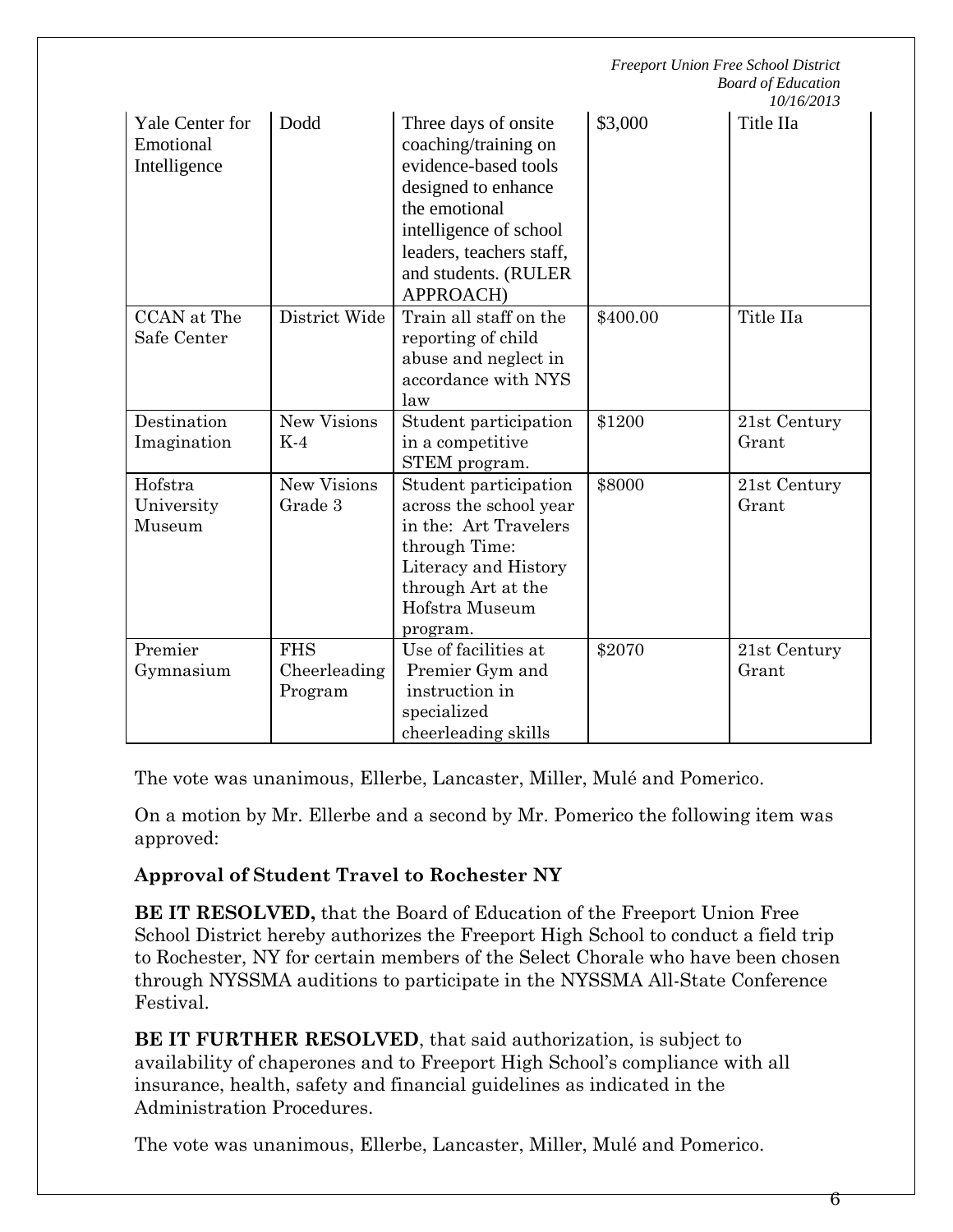On a motion by Mr. Pomerico and a second by Ms. Lancaster the following item was approved:

# **Approval Student Travel to Tour SUNY Colleges and Universities**

**BE IT RESOLVED,** that the Board of Education of the Freeport Union Free School District hereby authorizes the Freeport High School to conduct a field trip to Binghamton, Brockport, Buffalo, Cortland, Geneseo, and Syracuse New York from November 4 through November 6, 2013 for the purpose of providing a college tour for students who will visit and tour SUNY Colleges and Universities.

**BE IT FURTHER RESOLVED**, that said authorization, is subject to availability of chaperones and to Freeport High School's compliance with all insurance, health, safety and financial guidelines as indicated in the Administration Procedures.

The vote was unanimous, Ellerbe, Lancaster, Miller, Mulé and Pomerico

On a motion by Ms. Lancaster and a second by Mr. Miller the following item was approved:

### **Approval of an Agreement with FIOS**

**BE IT RESOLVED**, that the Board of Education of the Freeport Union Free School District hereby authorizes the School District to enter into a contract with Verizon FIOS Corporate Services Group, Inc. for the broadcast of mutually agreed to School events upon the terms and conditions of the attached agreement; and

**BE IT FURTHER RESOLVED**, that the Board of Education hereby authorizes the Board President to execute said agreement on behalf of the Board of Education.

The vote was unanimous, Ellerbe, Lancaster, Miller, Mulé and Pomerico.

On a motion by Mr. Miller and a second by Mr. Ellerbe the following item was approved:

# **Appointment of the Audit Committee**

**BE IT RESOLVED**, that the Board of Education of the Freeport Union Free School District hereby appoints the five members of the Board of Education as members of the District Audit Committee as required by Education Law §2116-c for the 2013-2014 School Year.

The vote was unanimous, Ellerbe, Lancaster, Miller, Mulé and Pomerico.

# **Questions from the Public**

The public was given the opportunity to address the Board of Education. Each speaker was allowed to address the Board for four minutes on any topic.

 $\gamma$